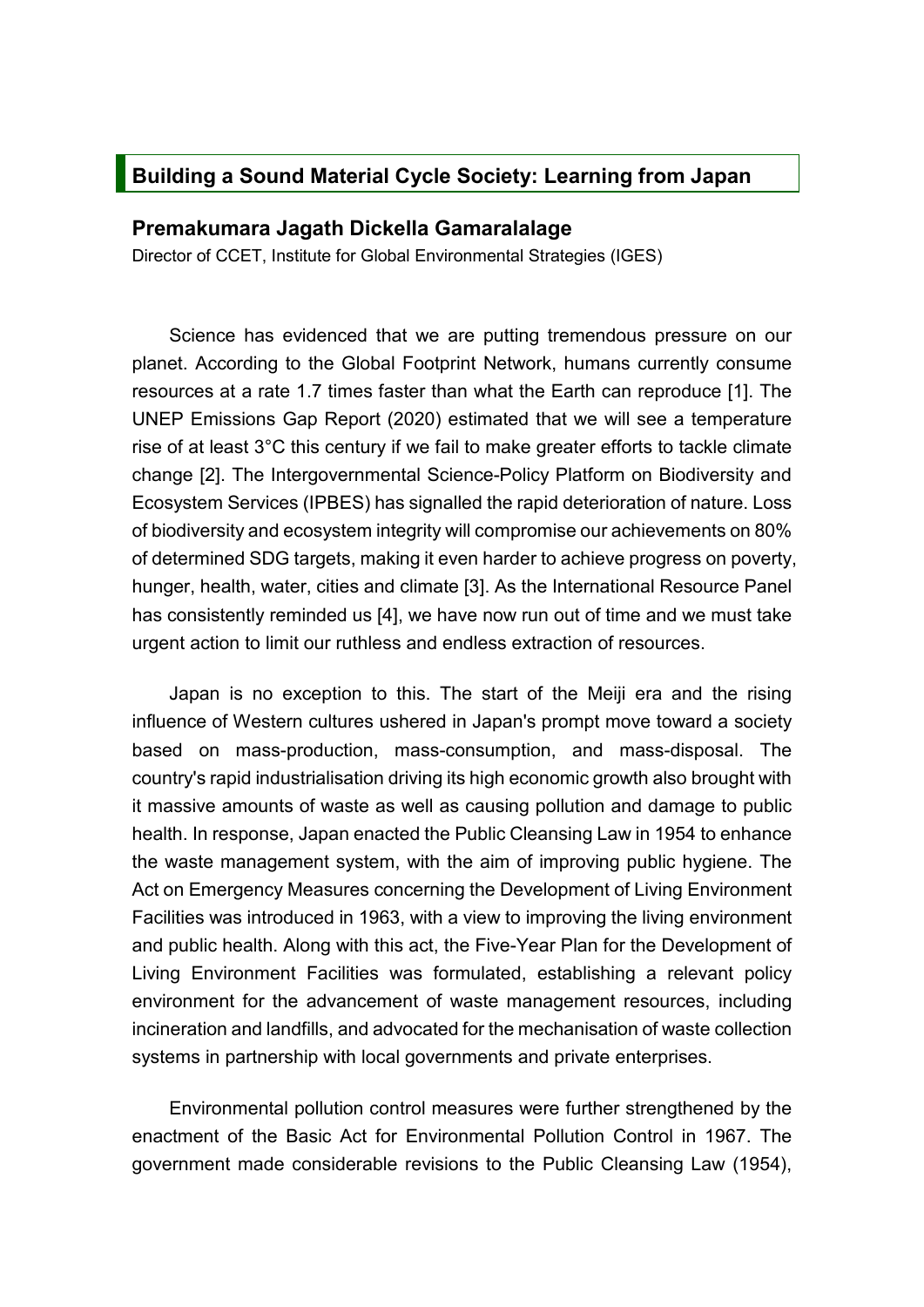renaming it the Waste Management and Public Cleansing Law, 1970 (Waste Management Law) and introducing stricter regulations. This also defined the division between municipal solid waste and industrial waste. While tasking municipal governments to manage municipal waste directly, the government designated the authority of the handling industrial waste to specific wastegenerators, establishing the Polluter Pay Principle. To safeguard public health and the living environment, the Japanese government also instituted some emission control standards relating to air and water pollution, such as Air Pollution Control Act (enacted 1968) and Water Pollution Control Act (enacted 1970). Japan also created the Environment Agency in 1971 to establish an environmental administration system to implement those laws, Because of these strong regulatory mechanisms and establishment of modern technologies, significant progress was made in the waste management sector in the 1980s. However, the continuous growth of waste generation both in quantity and character, scarcities of landfills and struggles in getting community support for the construction of new waste treatment facilities in their neighbourhoods due to Not In My Back Yard (NIMBY) sentiments, Japan had to find new polices for waste reduction and recycling. The Law for Promotion of Utilization of Recyclable Resources, 1991 and the Extended Producer Responsibility Basic Environment Law, 1993 reflect the legislative shift toward the realisation of a circular society. In order to regulate specific waste streams, the Containers and Packaging Law, 1995, the Home Appliance Law, 1998, the Food Waste Law, 2000, the Construction Waste Law, 2000 and the End-of-Life-Vehicle Law, 2002 were also enacted. However, the most significant policy shift could be found with the formulation of the Fundamental Law for Establishing a Sound Material-Cycle (SMC) society in 2000, which advocates for a sustainable society minimising the consumption of natural resources and environmental loads through shared responsibility among authorities, businesses and citizens. It urged the prevention of material use and waste generation (Reduce), the cyclical use of material and products (Reuse and Recycle) and ensuring proper disposal of waste. The government also developed a Fundamental Plan for Establishing the SMC society in a comprehensive and systematic manner [5].

Since its establishment in 2000, Japan has made notable progress in achieving the qualitative targets set for illustrating the status of the realisation of a SMC society. For example, resource productivity increased by about 58%, the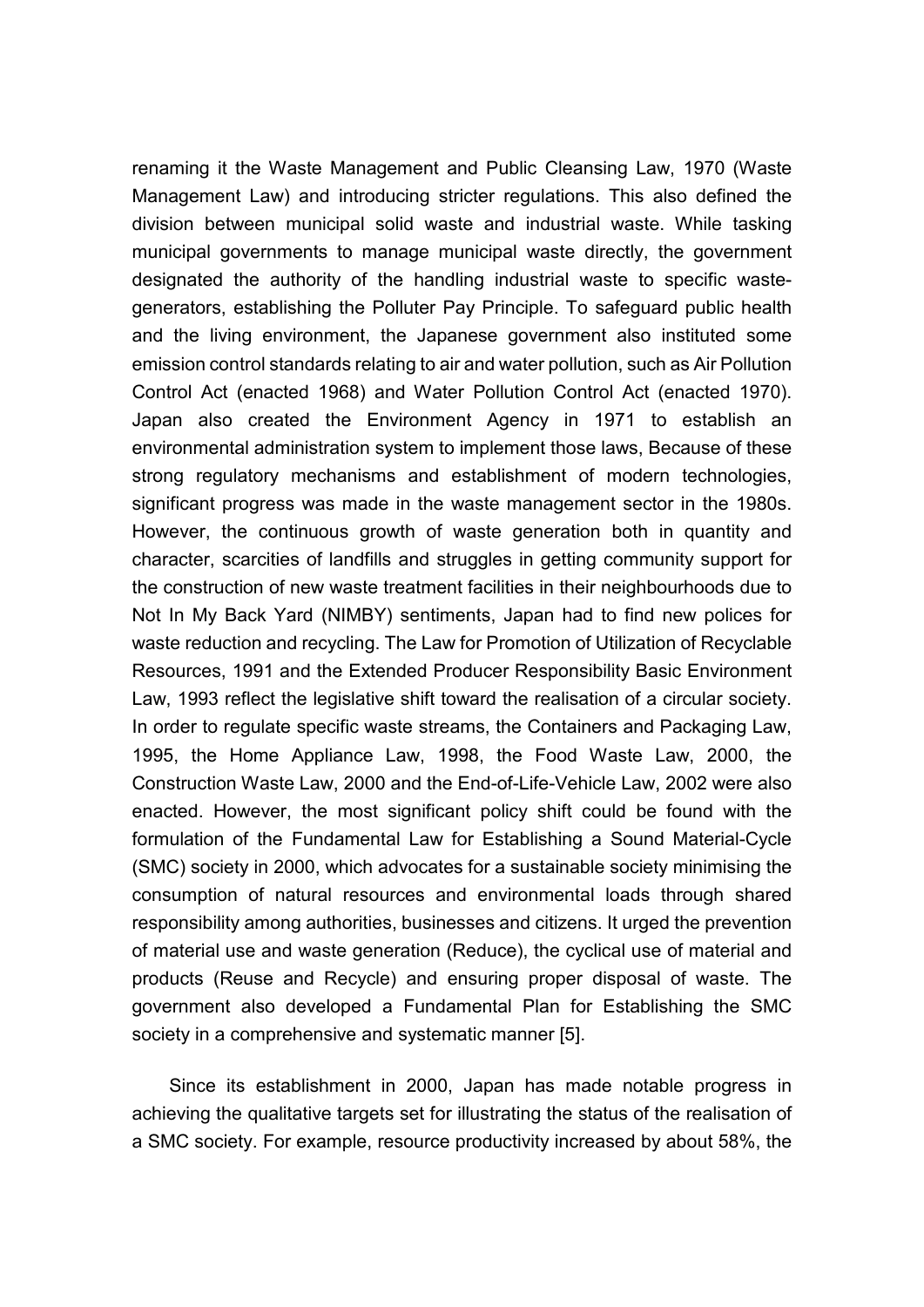cyclical use rate (resource base) was increased by 60% and the final disposal amount was down by about 74% [6]. However, all these indicators are now reaching maximum level because of regional decline, ageing population and economic stagnation in Japan [7]. In addition, the emerging waste streams such as plastics and marine litter, food lost and waste, disaster waste, and other hazardous and chemical wastes are being addressed and required further progress on applying 3R efforts. Considering the current situation, Japan's Cabinet enacted the Fourth Fundamental Plan in 2018 to re-examine a SMC society, integrating measures towards a sustainable society.

The Fourth Fundamental Plan is based on the vision of circulating a resource throughout its entire lifecycle establishing regional circular and ecological spheres. It promotes local resource efficiency and regional vitalisation based on a harmonised approach toward circulation, low-carbon, and unity with nature. Historically, Japan was famous for creating such a society in harmony with nature based on the "Mottainai Spirit" (the spirit of avoiding being wasteful in life), particularly in the Edo period (before 1868). Compared to the current society, people lived in harmony with nature, affecting lower carbon emissions. They formed the society, respecting the material cycle of optimal size based on the regional qualities and resource circulation. For example, the people in Edo commonly used the term "Sanri Shiho," which means that you can stay healthy and live longer if you eat vegetables grown within a radius of "Three Ri" (approximately 12 km) [8]. All organic matter such as kitchen waste, night soil and ash were converted into fertiliser for suburban farming and those products were then sent back again to community.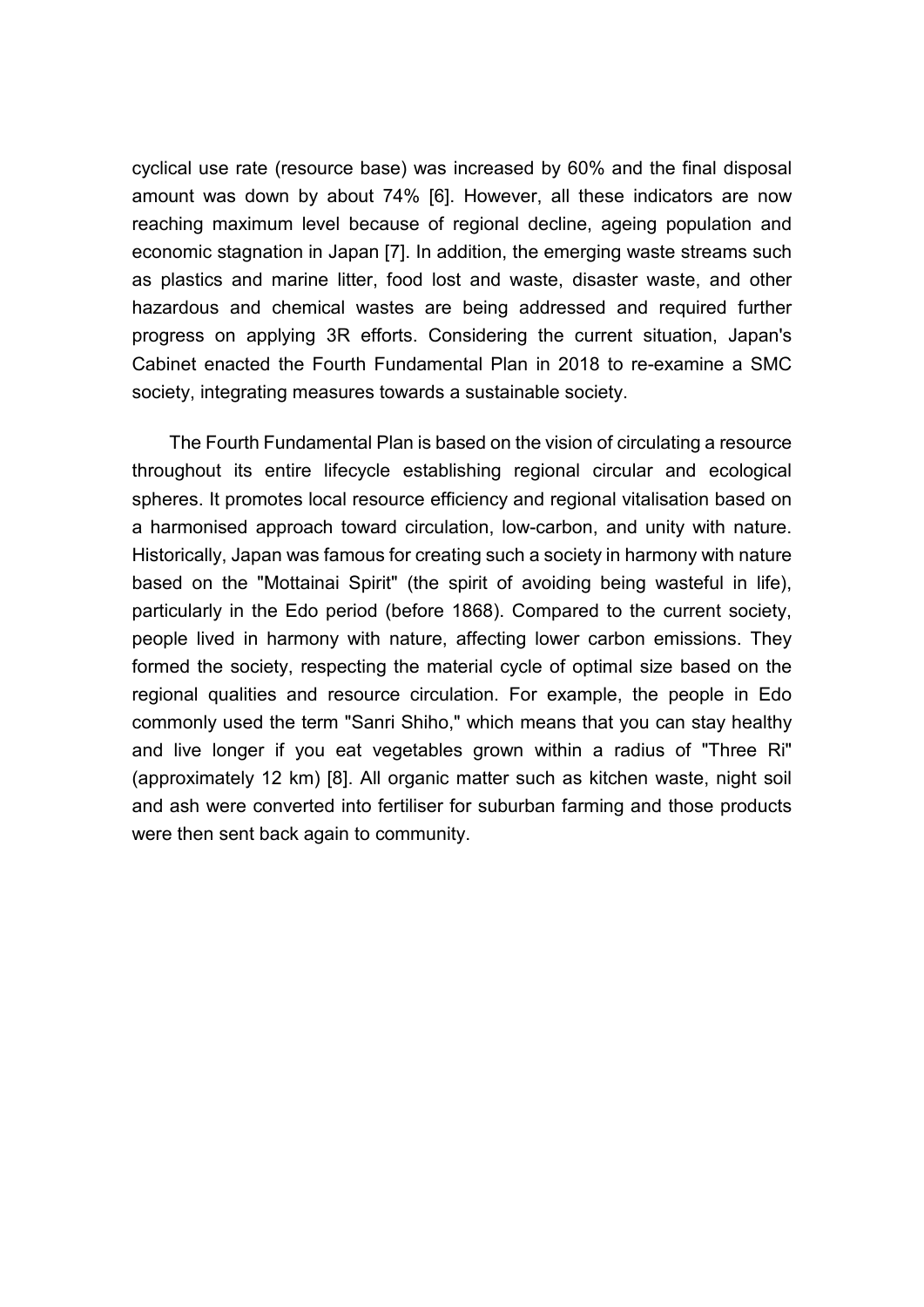

These concepts have passed down over generations and are currently gathering more attention than ever towards establishing a sustainable society. Oki Town in Fukuoka Prefecture is popular for its recycling-based society. The fundamental change in waste management policies started since the town recognised that the operation costs of its incinerator were escalating because of increasing garbage. In 2006, Oki built its biomass-recycling centre called Kururun, which accepts kitchen waste from both residents and commercial establishments, as well as septic tank sludge and raw sewage. Using a methane fermentation process, the recycling centre produces biogas that covers 80% of the facility's electricity consumption. It also produces about 15 tonnes of liquid fertiliser every day, which is used by the farmers in the town for free, establishing a closed-loop bio waste recycling system. The creation of Kururun also helped to raise awareness on ecological education, the 3Rs and sustainable lifestyles among the residents. Oki has also announced the Oki Town Mottainai Declaration in 2008, becoming the second local government in Japan to take actions in establishing zero-waste society. Oki residents have since increased efforts to sort their waste and currently, household garbage are separated into 29 types in this town with a population of 14,000. Because of these efforts, the amount of total waste incinerated in the town has dropped by 60% and the amount of landfilled waste by 99% at its peak. In addition, waste management costs have reduced from JPY 230 million to about JPY 27 million over the past 13 years [9] Currently, Oki Town with five other nearby municipalities - Okawa, Chikugo, Yanagawa, Miyama and Omuta - are mobilising efforts to improving their plastic recycling. In 2021, they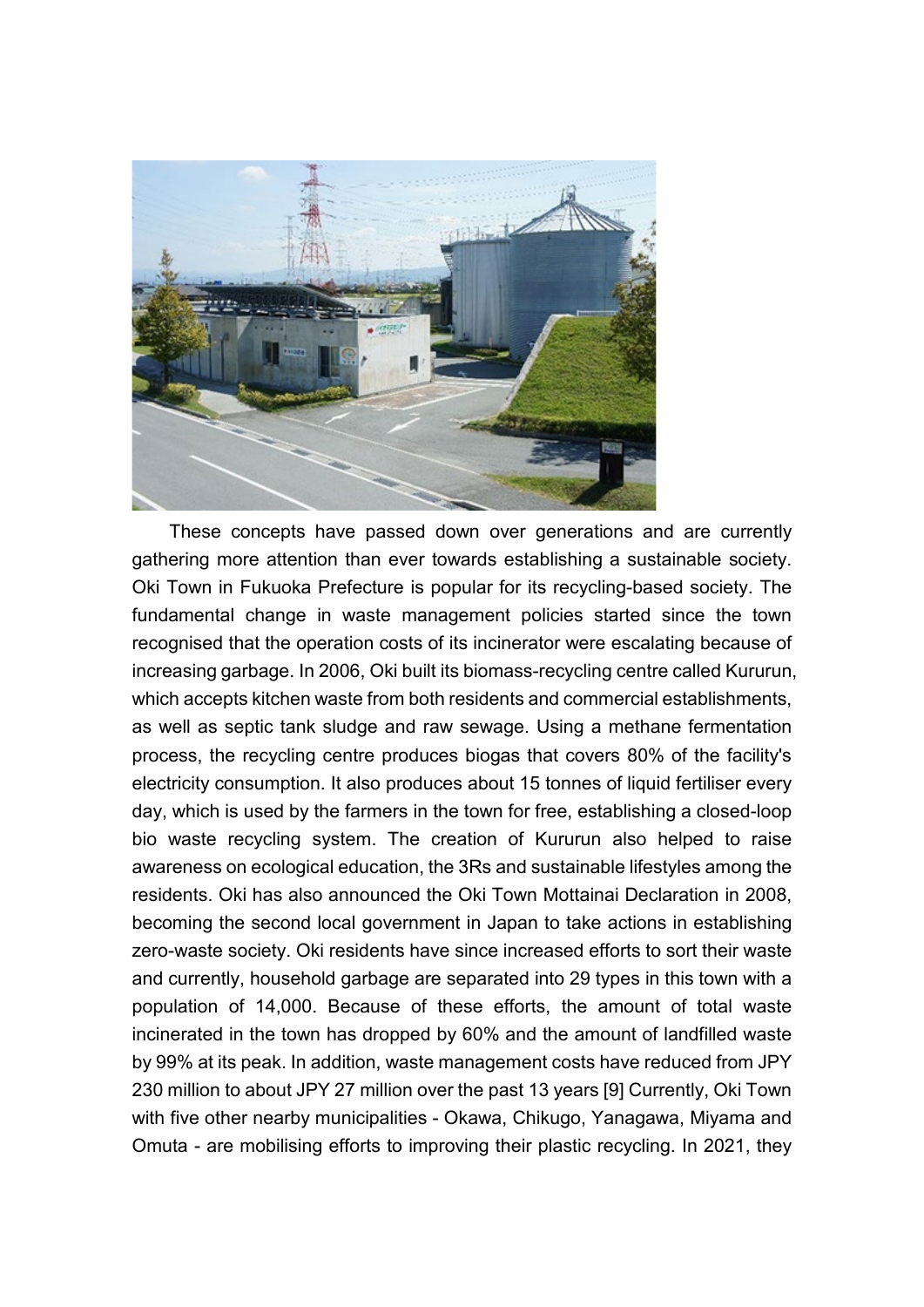inaugurated the Fukuoka Chikugo Plastic Recycling Loop Group Council aiming to realise a carbon neutral society [10]



Figure 2: Structure of cooperative recycling efforts (Source: Oki Town; revised by author)



Creating a sound material cycle society in Oki Town [9].

We can find a similar experience from Minamisanriku town in Miyagi Prefecture. This town was seriously damaged by the Great East Japan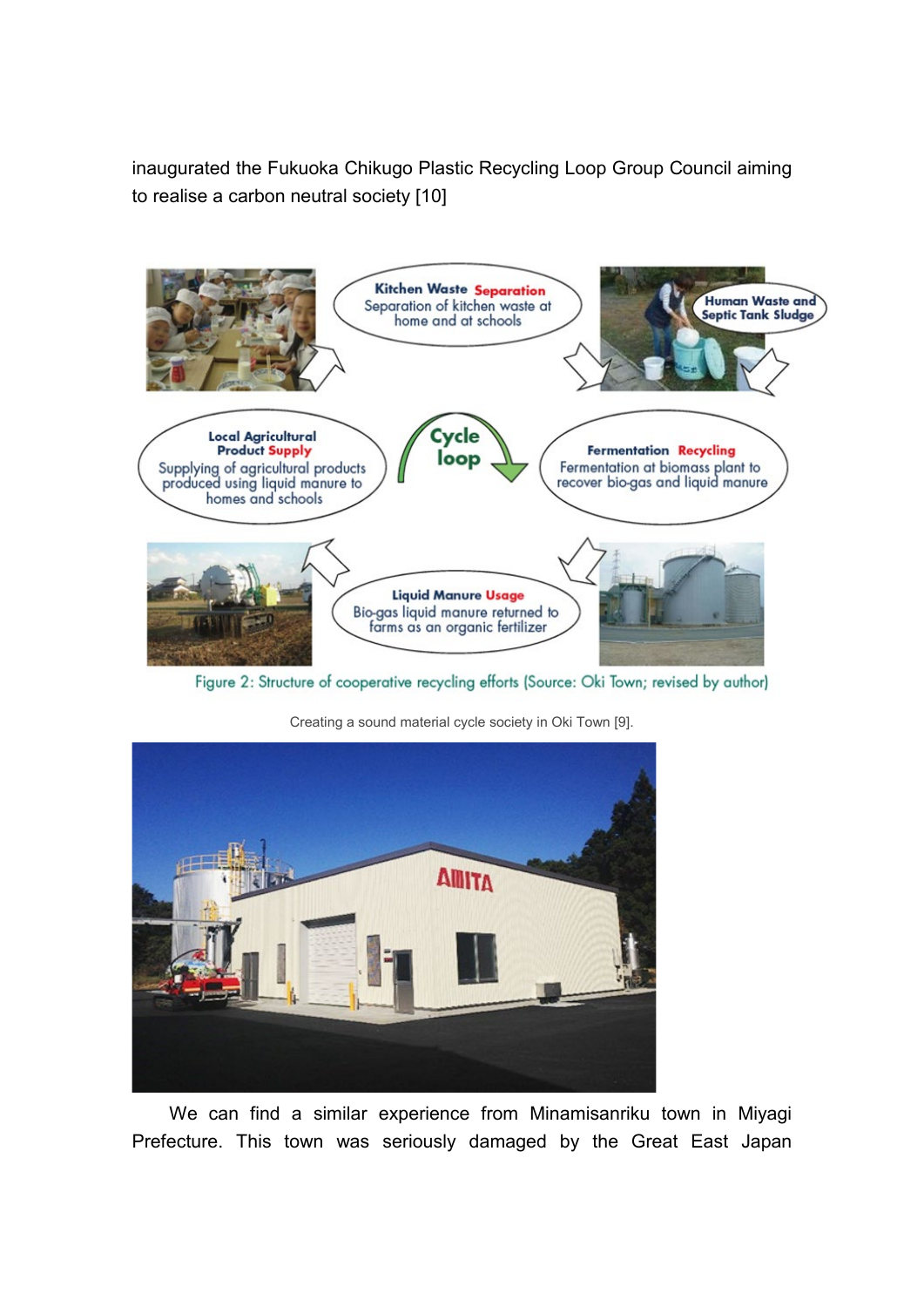Earthquake in 2011. Since 2014, AMITA CORPORATION, a private company, has been engaged with the town and its local citizens in developing the town's vision and supporting the realisation of the vision, including installation and operation of biogas facilities, environmental certification screening, and symbiotic agricultural guidance. Minamisanriku BIO, the biogas facility, started operations in October 2015, accepting separated kitchen-waste from households, business sectors and septic tank sludge. Using about 1,889 metric tonnes of bio-waste, the plant produced around 89,835kWh of electricity and 1,969 metric tonnes of liquid fertiliser that was distributed to farmers in 2021, playing a major role in establishing a SMC society [11][12]. It also concentrated on strengthening the regional economy, by providing local employment and selling liquid fertiliser to local farmers. The liquid fertiliser is also distributed to all residents free for their gardens at around 30 local liquid fertiliser tanks. Minamisanriku BIO is getting attention both locally and internationally as one of the regional efforts in establishing cooperation between the government, citizens and the private sector in creating a SMC society. Recognising the realisation of the biomass industrial city initiative centered on resource recycling and sustainable regional development in the town, Minamisanriku received the Minister of the Environment award for the local community category at The 9th Good Life Award (192 entries) sponsored by the Ministry of the Environment in 2021[13].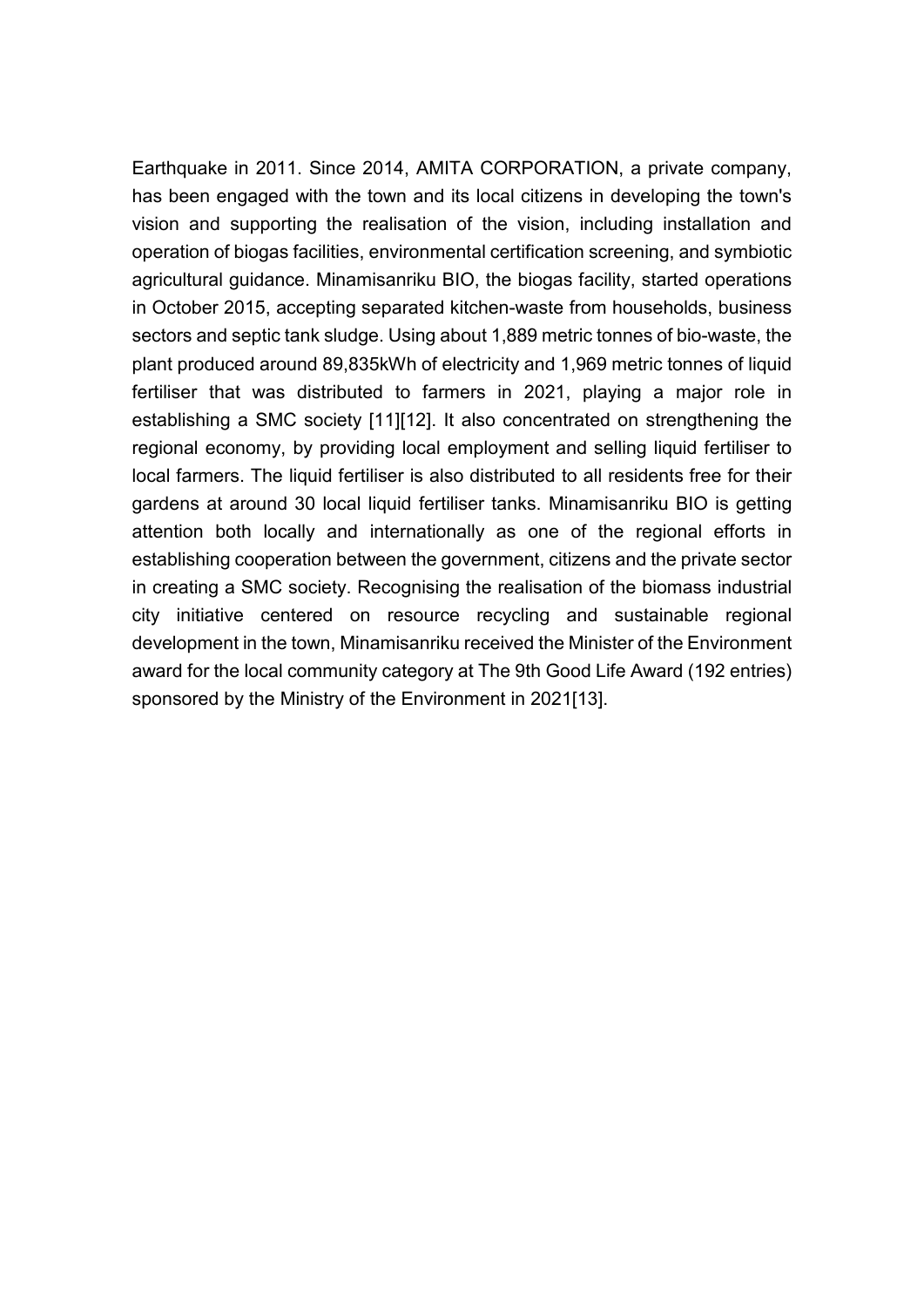

A flow of total regional resource cycling in Minami Sanriku [11].

While most Asian countries are now experiencing rapid economic development, with increasing resource consumption and generation of waste, there is an urgency to establish a SMC society and overcome the triple planetary crisis (climate, nature and pollution) that we are facing. Based on its wealth of experience, trials and errors, Japan can contribute by sharing innovative science and technology as well as social actions that are rooted in people's lifestyle, such as minimizing waste generation, separating waste, creating a circular society based on local wisdom and experience related to the concept of Mottainai. Success will largely depend on the right mix of strong regulatory policies and innovative actions implemented at the local level in partnership with government, citizens and private sector.

- [1] Global Footprint Network: [https://www.footprintnetwork.org/.](https://www.footprintnetwork.org/)
- [2] United Nations Environment Programme (2020). Emissions Gap Report 2020.